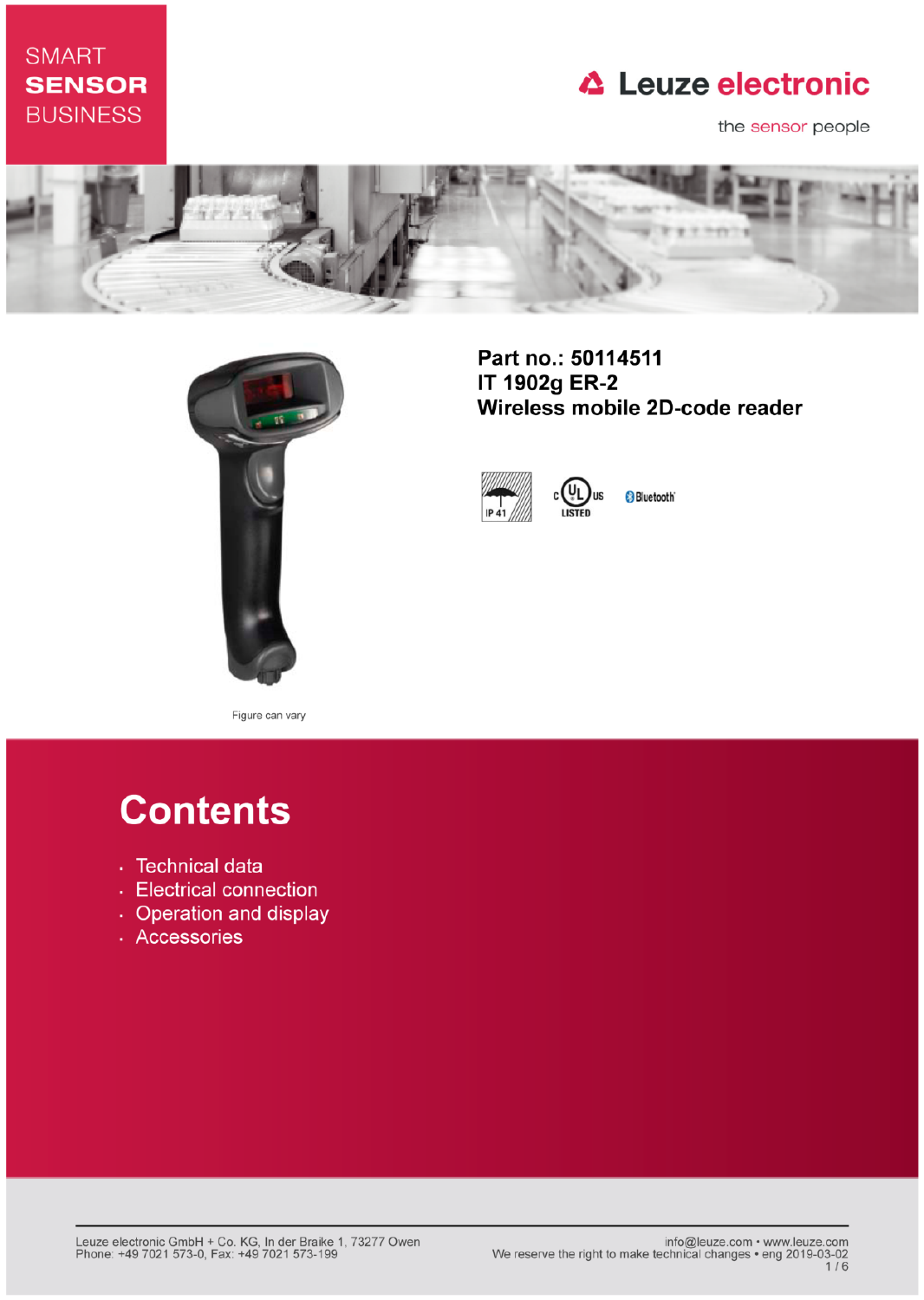### Part no.: 50114511 – IT 1902g ER-2 – Wireless mobile 2D-code reader

#### **Technical data**

*Basic data*

Series **IT19xx** 

| <b>Read data</b>                                                                                                        |                                                                                                                                                                                                                                                                                                                                                                                                                                  |
|-------------------------------------------------------------------------------------------------------------------------|----------------------------------------------------------------------------------------------------------------------------------------------------------------------------------------------------------------------------------------------------------------------------------------------------------------------------------------------------------------------------------------------------------------------------------|
| Code types, readable                                                                                                    | <b>UPC</b><br>GS1 Databar Omnidirectional<br>Code 39<br>GS1 Databar Stacked<br>Maxicode<br>QR code<br><b>PDF417</b><br>Code 93<br>GS1 Databar Limited<br>Micro QR<br><b>EAN Addendum</b><br>Aztec<br>GS1 Databar Expanded<br><b>EAN 128</b><br>GS1 Databar Truncated<br><b>Composite Codes</b><br>Codabar<br><b>EAN 8/13</b><br>Data Matrix Code<br>2/5 Interleaved<br>Micro PDF<br>GS1 Databar<br>Others on request<br>Code 128 |
|                                                                                                                         |                                                                                                                                                                                                                                                                                                                                                                                                                                  |
| <b>Optical data</b>                                                                                                     |                                                                                                                                                                                                                                                                                                                                                                                                                                  |
| Reading distance                                                                                                        | 25  596 mm                                                                                                                                                                                                                                                                                                                                                                                                                       |
| Camera resolution, horizontal                                                                                           | 838 px                                                                                                                                                                                                                                                                                                                                                                                                                           |
| Camera resolution, vertical                                                                                             | 640 px                                                                                                                                                                                                                                                                                                                                                                                                                           |
| <b>Electrical data</b><br><b>Performance data</b><br>Supply voltage UB<br>Power consumption, max.<br>Battery technology | 3.7 V, DC,<br>1.8 W<br>Lilon                                                                                                                                                                                                                                                                                                                                                                                                     |
| Battery storage capacity                                                                                                | $2A \cdot h$                                                                                                                                                                                                                                                                                                                                                                                                                     |
| <b>Interface</b>                                                                                                        |                                                                                                                                                                                                                                                                                                                                                                                                                                  |
| Type                                                                                                                    | PS/2, RS 232, USB                                                                                                                                                                                                                                                                                                                                                                                                                |
| <b>RS 232</b>                                                                                                           |                                                                                                                                                                                                                                                                                                                                                                                                                                  |
| Function                                                                                                                | Process                                                                                                                                                                                                                                                                                                                                                                                                                          |
| <b>USB</b>                                                                                                              |                                                                                                                                                                                                                                                                                                                                                                                                                                  |
| Function                                                                                                                | Process                                                                                                                                                                                                                                                                                                                                                                                                                          |
|                                                                                                                         |                                                                                                                                                                                                                                                                                                                                                                                                                                  |
| <b>Connection</b>                                                                                                       |                                                                                                                                                                                                                                                                                                                                                                                                                                  |
| Bluetooth range                                                                                                         | Class 2                                                                                                                                                                                                                                                                                                                                                                                                                          |
| Bluetooth version                                                                                                       | 2.1                                                                                                                                                                                                                                                                                                                                                                                                                              |
| <b>Connection 1</b>                                                                                                     |                                                                                                                                                                                                                                                                                                                                                                                                                                  |
| Type of connection                                                                                                      | Bluetooth                                                                                                                                                                                                                                                                                                                                                                                                                        |
|                                                                                                                         |                                                                                                                                                                                                                                                                                                                                                                                                                                  |
| <b>Mechanical data</b>                                                                                                  |                                                                                                                                                                                                                                                                                                                                                                                                                                  |
| Dimension (W x H x L)                                                                                                   | 70 mm x 160 mm x 80 mm                                                                                                                                                                                                                                                                                                                                                                                                           |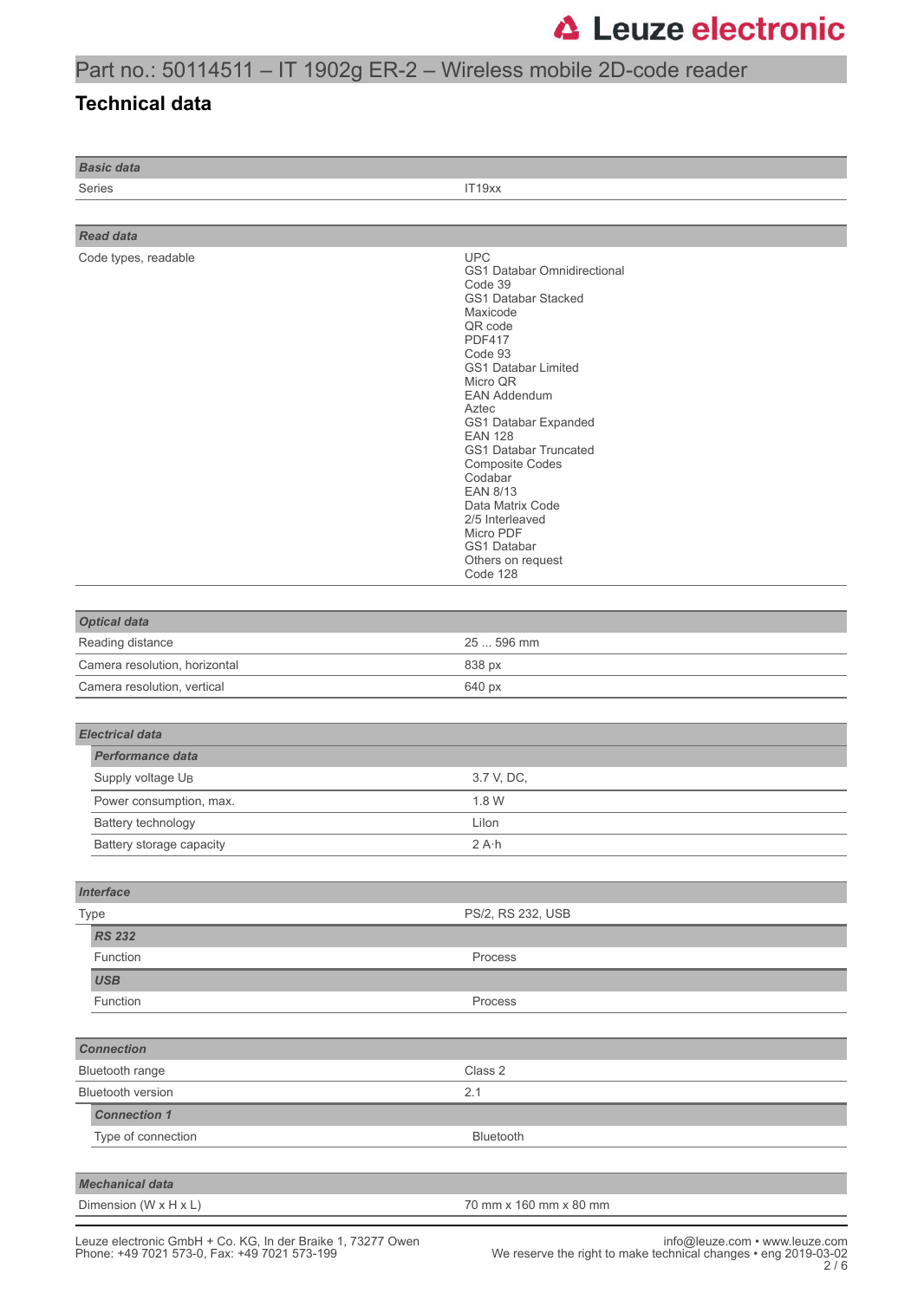#### Part no.: 50114511 – IT 1902g ER-2 – Wireless mobile 2D-code reader

| Housing material                   | Plastic, UL 94-V0 |
|------------------------------------|-------------------|
| Net weight                         | 213 g             |
|                                    |                   |
|                                    |                   |
| <b>Environmental data</b>          |                   |
| Ambient temperature, operation     | 050 °C            |
| Ambient temperature, storage       | -40  70 °C        |
| Relative humidity (non-condensing) | 095%              |
| Drop height                        | 1.8 <sub>m</sub>  |
| Measurements relative to           | Concrete floor    |
|                                    |                   |
| <b>Certifications</b>              |                   |
| Degree of protection               | IP 41             |
| Certifications                     | c UL US           |
|                                    |                   |
| <b>Classification</b>              |                   |
| Customs tariff number              | 84719000          |
| eCl@ss 8.0                         | 27280103          |
| eCl@ss 9.0                         | 27280103          |
| <b>ETIM 5.0</b>                    | EC002999          |
|                                    |                   |

#### **Electrical connection**

| <b>Connection 1</b> |                                           |
|---------------------|-------------------------------------------|
| Type of connection  | l Bluetooth                               |
| <b>Function</b>     | Data interface<br>Configuration interface |

#### **Operation and display**

#### LEDs

| LED | <b>Display</b>        | <b>Meaning</b>        |
|-----|-----------------------|-----------------------|
|     | Red, continuous light | Low battery level     |
|     | Green, 1x flashing    | Reading successful    |
|     | Red, flashing         | l Communication error |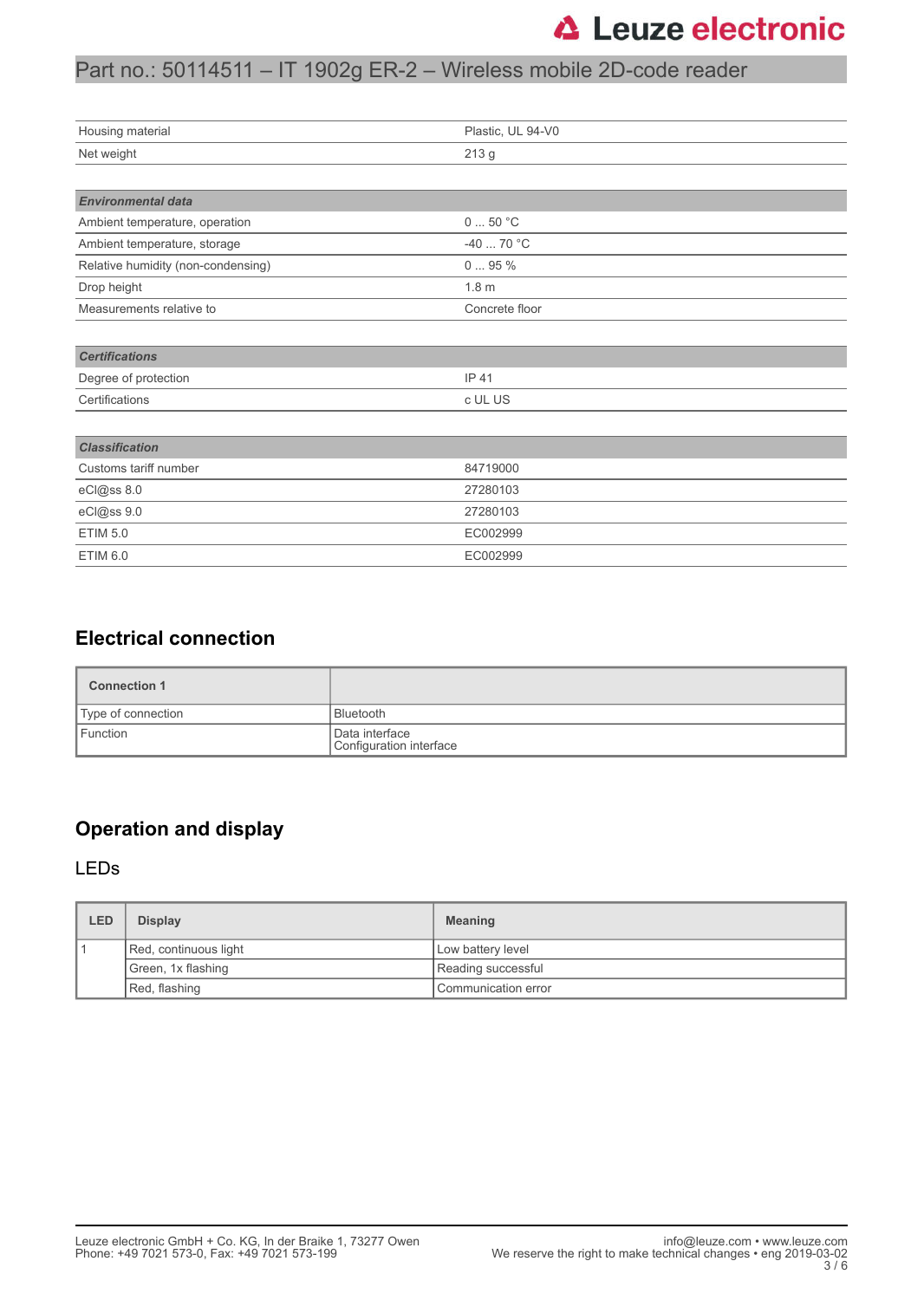#### **Accessories**

Connection technology - Connection unit

| Part no. | <b>Designation</b>                     | <b>Article</b>             | <b>Description</b>                                                                                                                                        |
|----------|----------------------------------------|----------------------------|-----------------------------------------------------------------------------------------------------------------------------------------------------------|
| 50112893 | MA 204i Profibus<br>Gateway            | Modular<br>connection unit | Supply voltage: 18  30 V<br>Current consumption, max.: 300 mA<br>Interface: PROFIBUS DP, RS 232<br>Connections: 6 Piece(s)<br>Degree of protection: IP 65 |
| 50112892 | MA 208i Ethernet<br>Gateway            | Modular<br>connection unit | Supply voltage: 18  30 V<br>Current consumption, max.: 300 mA<br>Interface: Ethernet, RS 232<br>Connections: 6 Piece(s)<br>Degree of protection: IP 65    |
| 50114154 | MA 235i<br>CANopen<br>Gateway          | Modular<br>connection unit | Supply voltage: 18  30 V<br>Current consumption, max.: 300 mA<br>Interface: CANopen, RS 232<br>Connections: 6 Piece(s)<br>Degree of protection: IP 65     |
| 50114155 | MA 238i EtherCAT<br>Gateway            | Modular<br>connection unit | Supply voltage: 18  30 V<br>Current consumption, max.: 300 mA<br>Interface: EtherCAT, RS 232<br>Connections: 6 Piece(s)<br>Degree of protection: IP 65    |
| 50112891 | MA 248i Profinet<br>Gateway            | Modular<br>connection unit | Supply voltage: 18  30 V<br>Current consumption, max.: 300 mA<br>Interface: PROFINET, RS 232<br>Connections: 6 Piece(s)<br>Degree of protection: IP 65    |
| 50114156 | MA 255i<br><b>DeviceNet</b><br>Gateway | Modular<br>connection unit | Supply voltage: 18  30 V<br>Current consumption, max.: 300 mA<br>Interface: RS 232. DeviceNet<br>Connections: 6 Piece(s)<br>Degree of protection: IP 67   |
| 50114157 | MA 258i EtherNet/<br>IP Gateway        | Modular<br>connection unit | Supply voltage: 18  30 V<br>Current consumption, max.: 300 mA<br>Interface: EtherNet IP, RS 232<br>Connections: 6 Piece(s)<br>Degree of protection: IP 65 |

### Connection technology - Base stations

| Part no. | <b>Designation</b> | <b>Article</b> | <b>Description</b>                                                                                                            |
|----------|--------------------|----------------|-------------------------------------------------------------------------------------------------------------------------------|
| 50115738 | Access Point f. IT | Base station   | Interface: USB, RS 232<br>Bluetooth range: Class 2<br>Bluetooth version: 2.1<br>Connection 1: Bluetooth<br>Connection 2: RJ41 |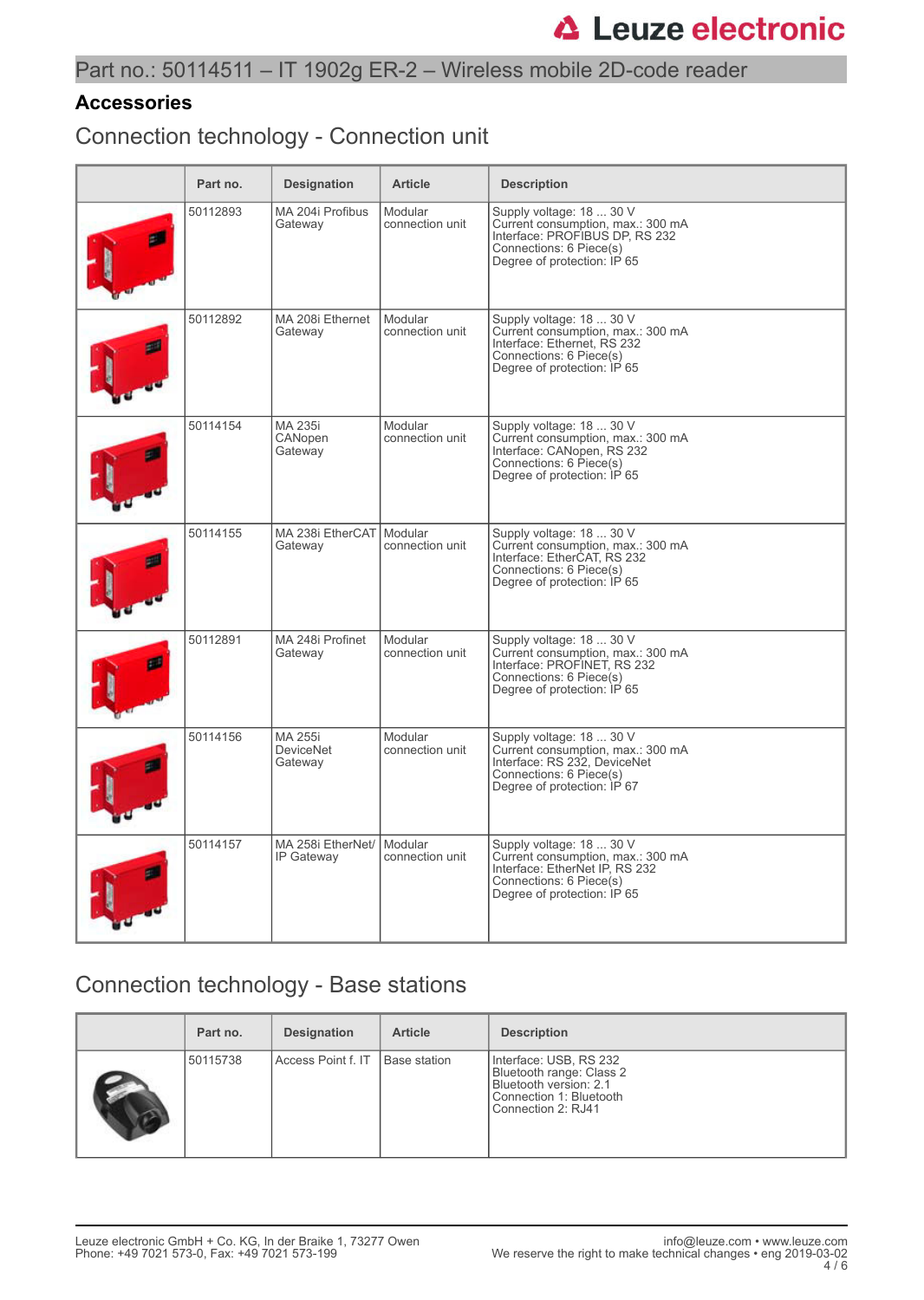#### Part no.: 50114511 – IT 1902g ER-2 – Wireless mobile 2D-code reader

| Part no.   | <b>Designation</b> | <b>Article</b> | <b>Description</b>                                                                                                                                               |
|------------|--------------------|----------------|------------------------------------------------------------------------------------------------------------------------------------------------------------------|
| 50114492 * | Base f. IT 1902    | Base station   | Interface: PS/2, RS 232, USB<br>Bluetooth range: Class 2<br>Bluetooth version: 2.1<br>Connection 1: RJ41<br>Connection 2: Jack socket<br>Connection 3: Bluetooth |

\* Necessary accessories, please order separately

## Connection technology - Interconnection cables

|                   | Part no. | <b>Designation</b>     | <b>Article</b>           | <b>Description</b>                                                                                                                                                                                                                       |
|-------------------|----------|------------------------|--------------------------|------------------------------------------------------------------------------------------------------------------------------------------------------------------------------------------------------------------------------------------|
| 6                 | 50128800 | KB 232-3 IT190x        | Interconnection<br>cable | Suitable for interface: RS 232, TTL<br>Connection 1: Sub-D, Axial, Female, 9-pin<br>Connection 2: RJ41<br>Connection 3: Connector, Pluggable, Axial, Female, 2-pin<br>Shielded: Yes<br>Cable length: 5,000 mm<br>Sheathing material: PVC |
|                   | 50113397 | KB JST-HS-300          | Connection cable         | Suitable for interface: RS 232<br>Connection 1: JST ZHR<br>Connection 2: Sub-D, Axial, Male, 9-pin<br>Shielded: Yes<br>Cable length: 300 mm<br>Sheathing material: PUR                                                                   |
| pressu<br>⇔       | 50114521 | <b>KB USB-1 IT190x</b> | Interconnection<br>cable | Suitable for interface: USB<br>Connection 1: USB<br>Connection 2: RJ41<br>Shielded: Yes<br>Cable length: 3,000 mm<br>Sheathing material: PVC                                                                                             |
| <b>FEWWO</b><br>⇔ | 50114523 | <b>KB USB-2 IT190x</b> | Interconnection<br>cable | Suitable for interface: USB<br>Connection 1: USB<br>Connection 2: RJ41<br>Shielded: Yes<br>Cable length: 5,000 mm<br>Sheathing material: PVC                                                                                             |

## Connection technology - Y distribution cables

|         | Part no. | <b>Designation</b> | <b>Article</b>           | <b>Description</b>                                                                                                                                                                                                                                  |
|---------|----------|--------------------|--------------------------|-----------------------------------------------------------------------------------------------------------------------------------------------------------------------------------------------------------------------------------------------------|
| 6       | 50114517 | KB 232-1 IT190x    | Interconnection<br>cable | Suitable for interface: RS 232, TTL<br>Connection 1: Sub-D, Axial, Female, 9-pin<br>Connection $2 \cdot R$ , 141<br>Connection 3: Connector, Pluggable, Axial, Female, 2 -pin<br>Shielded: Yes<br>Cable length: 3,000 mm<br>Sheathing material: PVC |
| $\circ$ | 50115105 | KB 232-2 IT190x    | Interconnection<br>cable | Suitable for interface: RS 232<br>Connection 1: Sub-D, Axial, Female, 9-pin<br>Connection $2 \cdot R$ , 141<br>Connection 3: Connector, Pluggable, Axial, Male, 2-pin<br>Shielded: Yes<br>Cable length: 3,000 mm<br>Sheathing material: PVC         |
| $\circ$ | 50128800 | KB 232-3 IT190x    | Interconnection<br>cable | Suitable for interface: RS 232, TTL<br>Connection 1: Sub-D, Axial, Female, 9-pin<br>Connection 2: RJ41<br>Connection 3: Connector, Pluggable, Axial, Female, 2-pin<br>Shielded: Yes<br>Cable length: 5,000 mm<br>Sheathing material: PVC            |

Leuze electronic GmbH + Co. KG, In der Braike 1, 73277 Owen info@leuze.com • www.leuze.com Phone: +49 7021 573-0, Fax: +49 7021 573-199 We reserve the right to make technical changes • eng 2019-03-02